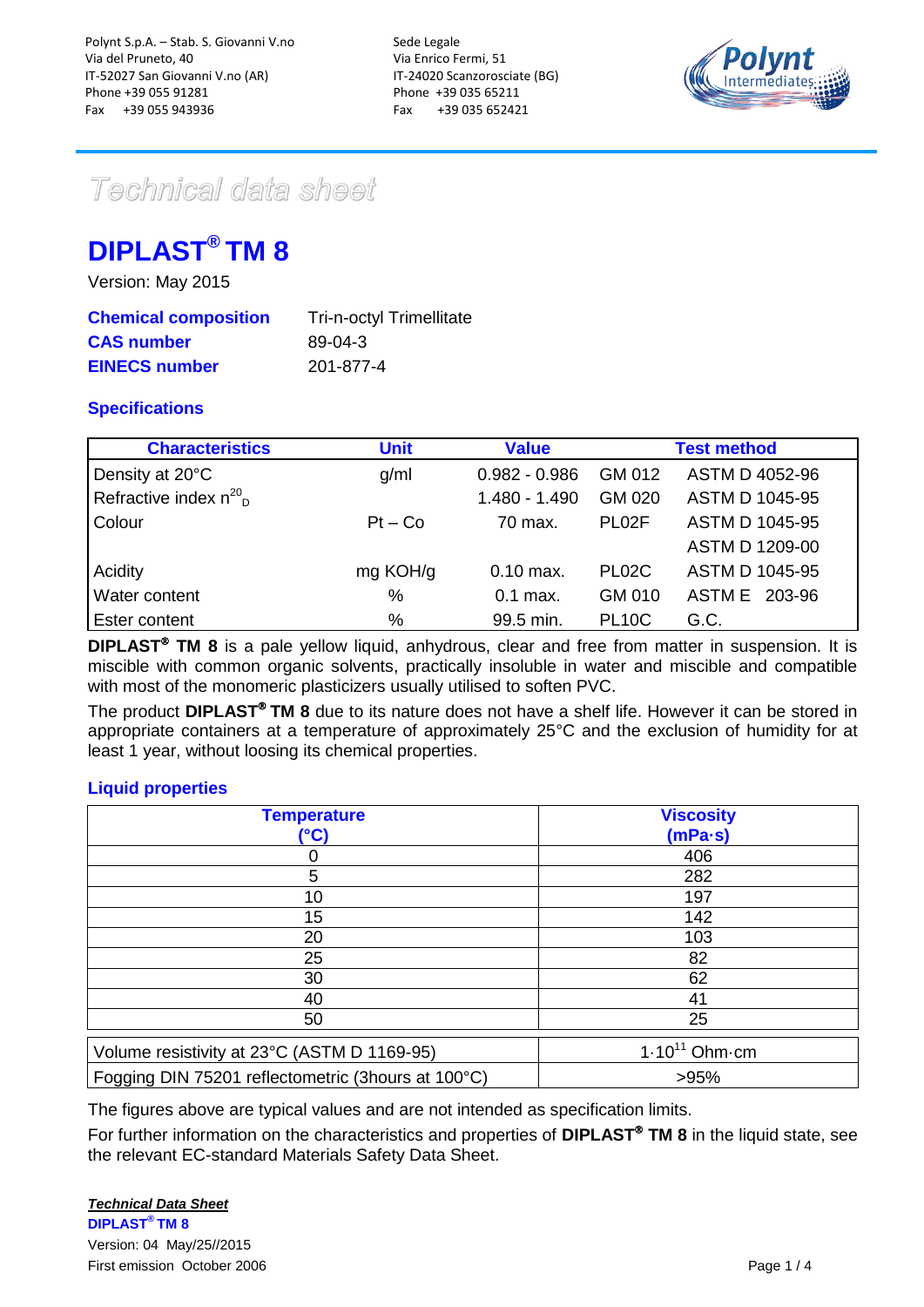Sede Legale Via Enrico Fermi, 51 IT-24020 Scanzorosciate (BG) Phone +39 035 65211 Fax +39 035 652421



### **Characteristics and applications of trimellitates**

PVC plasticizers based on Polynt Spa Trimellitic Anhydride (Trimellitate plasticizers) offer to users and compounders many of the performance advantages of both Polyester and Phthalate plasticizers. Trimellitate plasticizers show an unique balance of properties that can be summarized as follows:

#### **Processability and efficiency**

Comparable with those of many Phthalate plasticizers and better than most Polyester plasticizers.

**Permanence at high temperatures and retention of mechanical properties.**

Trimellitate plasticizers provide the same or even better performances than Polyester plasticizers.

**Low temperature flexibility**

Unlike Polyester plasticizers, Trimellitate plasticizers provide good flexibility at low temperatures.

#### **Permanence and compatibility**

Trimellitate plasticizers are more permanent than many other plasticizers. They are extremely resistant to extraction by aqueous soap and have an excellent compatibility under high humidity. The migration resistance in PVC compounds when in contact with a wide range of materials is much better than phthalates and other monomeric plasticizers and comparable to Polyester plasticizers.

## **Characteristics and applications of DIPLAST TM 8**

**DIPLAST<sup>®</sup> TM 8** can be used in a wide range of PVC application as:

- PVC compounds for the production of high temperature cables according to European and International standards like BS 6746, VDE 0207, UL 62, ISO 6722, etc.;
- vinyl sheets for car interior components required to meet stringent "windscreen fogging" specifications;
- various compounds: foils, profiles, shoes, gaskets, etc. which have to exhibit special requirements such as heat resistance, low volatility and low migration tendency.

**DIPLAST<sup>®</sup> TM 8** can be used as a base stock for sinthetic lubricating oils.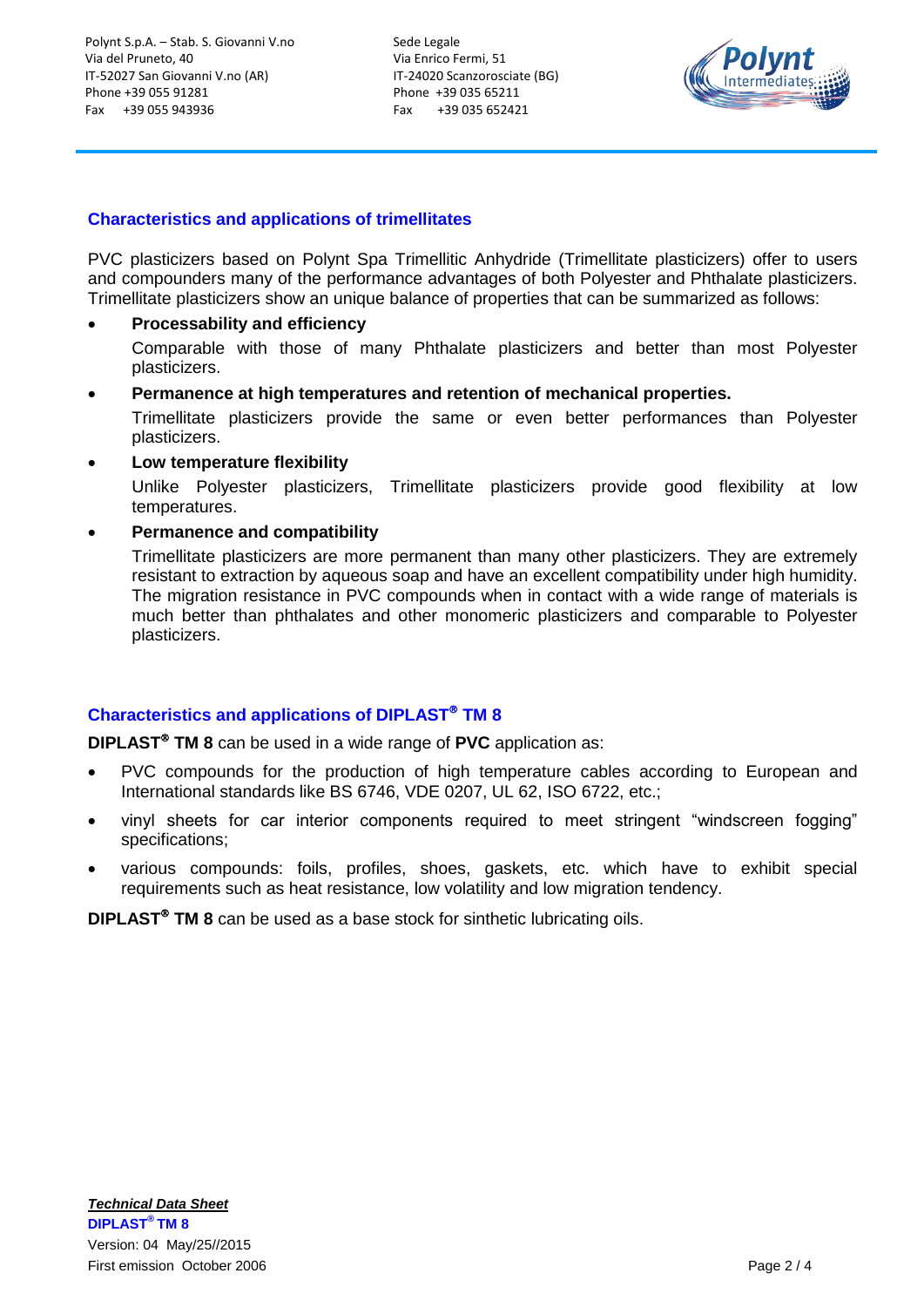Sede Legale Via Enrico Fermi, 51 IT-24020 Scanzorosciate (BG) Phone +39 035 65211 Fax +39 035 652421



# **General properties in PVC compounds**

The properties of **DIPLAST<sup>®</sup> TM 8** were evaluated using the following formulation:

| <b>Formulation</b>      | 1 (parts by weight)      | 2 (parts by weight) |
|-------------------------|--------------------------|---------------------|
| PVC K70                 | 100                      | 100                 |
| Plasticizer             | 50                       | 47                  |
| Ca/Zn                   | 1.2                      | 12                  |
| CaCO <sub>3</sub>       |                          | 15                  |
| Stearic acid            | 0.3                      |                     |
| Calcium stearate typo E | $\overline{\phantom{0}}$ | 0.5                 |

The specimens were prepared by calendering and moulding to obtain the thickness required for the different test methods.

#### **Results**

|                                                                          | <b>Test method</b>                 | TM 8(1)                     | TM 8 (2) |
|--------------------------------------------------------------------------|------------------------------------|-----------------------------|----------|
| Shore "A" hardness<br>Shore "D" hardness                                 | <b>ISO 868</b>                     | 88.5                        | 38       |
| Cold flex °C (Clash & Berg)<br>Solution Temperature °C (*)               | <b>ISO/R 458</b>                   | $-28.5$                     | $-21$    |
| <b>Extraction resistance</b><br>-% weight loss-(48h at 70°C)             | <b>DIN 53408</b><br><b>ISO 175</b> | 136                         |          |
| Water<br>Aqueous soap 1%                                                 |                                    | $-0.1$<br>0                 |          |
| Olive oil<br>Mineral oil<br>n-Hexane (24 hours at 23°C)                  |                                    | $-5.5$<br>$-5.1$<br>$-28.6$ |          |
| Volatility (7 days at 100°C)                                             | <b>ISO 176</b>                     | $-1.1$                      |          |
| <b>Rheological properties</b>                                            |                                    |                             |          |
| Dryblending time 83°C<br>$\bullet$<br>(Mixer P-600; 100 rpm)             | <b>Brabender</b><br>Plasticorder   | 4'30"                       | 3'38"    |
| Gel time 88°C (at max torque)<br>$\bullet$<br>(Mixer W-50; 40 rpm; 48gr) | <b>Brabender</b><br>Plasticorder   | 14'00"                      |          |
| Fusion Temperature (°C)<br>٠<br>(Mixer W-50, 5°C/min, 40Rpm)             | <b>Brabender</b><br>Plasticorder   | 122.4                       |          |

(\*) Solution temperature determined with dispersion of resin: two grams of PVC are placed in 48 grams of plasticizer and the solution is heated at 1°C/min.